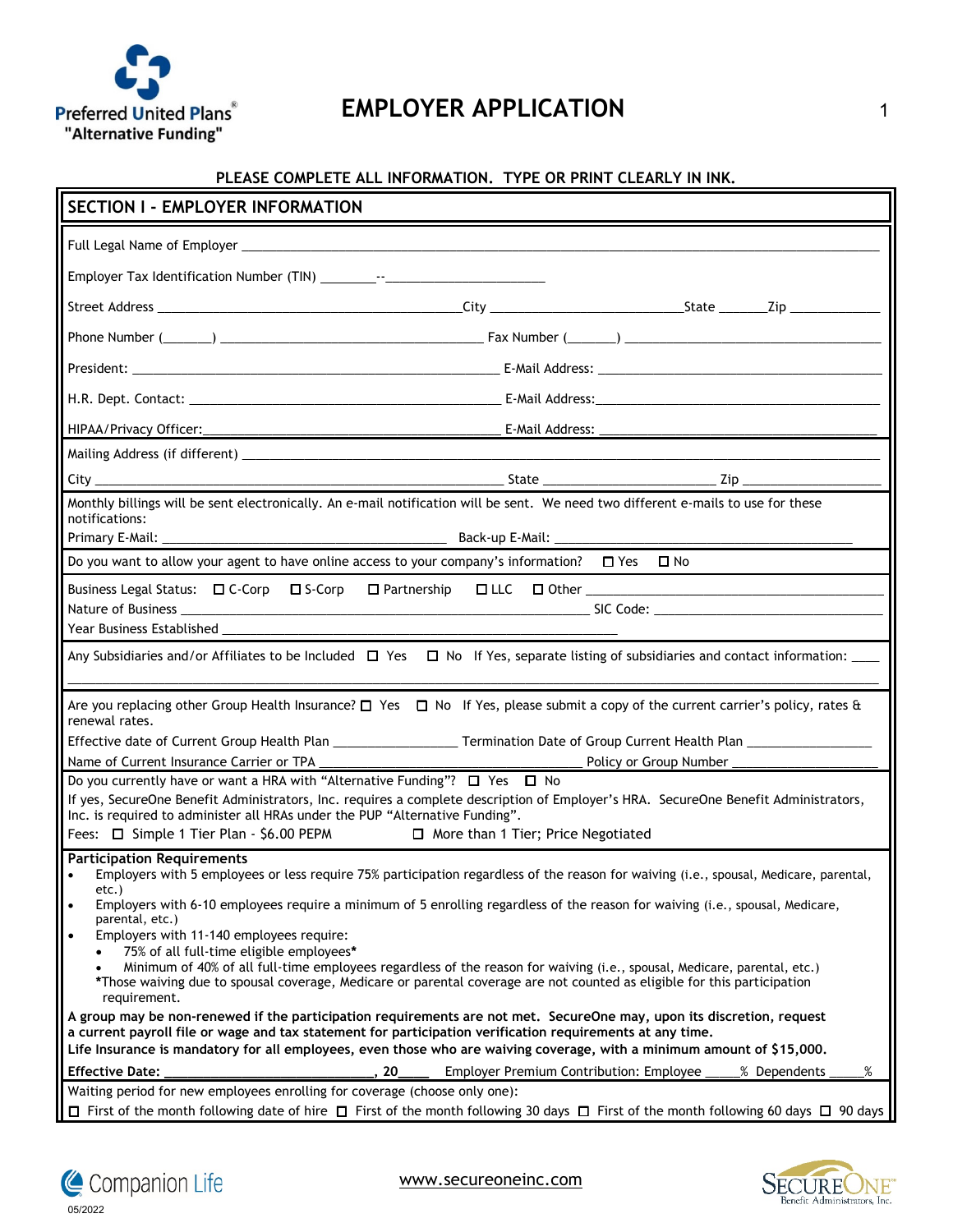

05/2022

Companion Life

# **EMPLOYER APPLICATION** 2 **CONTINUED**

| □ Yes □ No<br>1. Do you have a class of employees that is ineligible (i.e., union, management, etc.)?<br>If yes, list classes of employees to be excluded: ______________________________<br>2. Identify the number of employees in the following categories: (If not applicable, indicate N/A)<br><b>EMPLOYEE STATUS</b><br><b>CURRENTLY COVERED BY:</b><br><b>NUMBER ENROLLING IN:</b><br>Full Time ______<br>COBRA Continuation* ___________<br>Life/AD&D<br>Part Time<br>State Continuation __________<br>Medical / Rx_________<br>Temp or Contract ______<br>Medicare ________<br>In Waiting Period _______<br>In Ineligible Class ________<br>(refer to question #1)<br>*Is your group eligible for COBRA Continuation (averaging 20 or more employees in the previous calendar year)? $\Box$ Yes* $\Box$ No<br>*SecureOne Benefit Administrators, Inc. will be administering all COBRA.<br>3. If any employees are indicated above as covered under a COBRA or a State Continuation Plan in question #2, please list employees and<br>dependents below.<br>(Attach additional list, if needed):<br>NOTE: If COBRA eligible or currently on COBRA, an Employee Application must be completed.<br>Date Continuation Began or<br>EE/DEP<br>Date Eligible for Continuation Type of Continuation*<br>Name<br>4. Are any employees currently absent or are any dependents confined to home or incapacitated due to illness, injury, or total disability?<br>$\Box$ Yes<br>$\Box$ No If Yes, please list (Attach additional list, if needed):<br>Date Illness, Injury or<br>Type of Illness, Injury or<br><b>Total Disability</b><br>EE/DEP<br><b>Total Disability Began</b><br>Name<br>5. ANNUAL OPEN ENROLLMENT<br>The annual open enrollment under Preferred United Plans "Alternative Funding", will begin thirty (30) days<br>before the Effective Date. The open enrollment period will not exceed thirty-one (31) days.<br>The Plan Sponsor (Employer) is responsible to advise all of its employees (and dependents) of the annual open<br>enrollment period.<br>NO LATE ENTRANTS WILL BE ACCEPTED! | SECTION II - EMPLOYER ENROLLMENT DATA |  |  |  |  |
|-------------------------------------------------------------------------------------------------------------------------------------------------------------------------------------------------------------------------------------------------------------------------------------------------------------------------------------------------------------------------------------------------------------------------------------------------------------------------------------------------------------------------------------------------------------------------------------------------------------------------------------------------------------------------------------------------------------------------------------------------------------------------------------------------------------------------------------------------------------------------------------------------------------------------------------------------------------------------------------------------------------------------------------------------------------------------------------------------------------------------------------------------------------------------------------------------------------------------------------------------------------------------------------------------------------------------------------------------------------------------------------------------------------------------------------------------------------------------------------------------------------------------------------------------------------------------------------------------------------------------------------------------------------------------------------------------------------------------------------------------------------------------------------------------------------------------------------------------------------------------------------------------------------------------------------------------------------------------------------------------------------------------------------------------------------------------------------------------------------|---------------------------------------|--|--|--|--|
|                                                                                                                                                                                                                                                                                                                                                                                                                                                                                                                                                                                                                                                                                                                                                                                                                                                                                                                                                                                                                                                                                                                                                                                                                                                                                                                                                                                                                                                                                                                                                                                                                                                                                                                                                                                                                                                                                                                                                                                                                                                                                                             |                                       |  |  |  |  |
|                                                                                                                                                                                                                                                                                                                                                                                                                                                                                                                                                                                                                                                                                                                                                                                                                                                                                                                                                                                                                                                                                                                                                                                                                                                                                                                                                                                                                                                                                                                                                                                                                                                                                                                                                                                                                                                                                                                                                                                                                                                                                                             |                                       |  |  |  |  |
|                                                                                                                                                                                                                                                                                                                                                                                                                                                                                                                                                                                                                                                                                                                                                                                                                                                                                                                                                                                                                                                                                                                                                                                                                                                                                                                                                                                                                                                                                                                                                                                                                                                                                                                                                                                                                                                                                                                                                                                                                                                                                                             |                                       |  |  |  |  |
|                                                                                                                                                                                                                                                                                                                                                                                                                                                                                                                                                                                                                                                                                                                                                                                                                                                                                                                                                                                                                                                                                                                                                                                                                                                                                                                                                                                                                                                                                                                                                                                                                                                                                                                                                                                                                                                                                                                                                                                                                                                                                                             |                                       |  |  |  |  |
|                                                                                                                                                                                                                                                                                                                                                                                                                                                                                                                                                                                                                                                                                                                                                                                                                                                                                                                                                                                                                                                                                                                                                                                                                                                                                                                                                                                                                                                                                                                                                                                                                                                                                                                                                                                                                                                                                                                                                                                                                                                                                                             |                                       |  |  |  |  |
|                                                                                                                                                                                                                                                                                                                                                                                                                                                                                                                                                                                                                                                                                                                                                                                                                                                                                                                                                                                                                                                                                                                                                                                                                                                                                                                                                                                                                                                                                                                                                                                                                                                                                                                                                                                                                                                                                                                                                                                                                                                                                                             |                                       |  |  |  |  |
|                                                                                                                                                                                                                                                                                                                                                                                                                                                                                                                                                                                                                                                                                                                                                                                                                                                                                                                                                                                                                                                                                                                                                                                                                                                                                                                                                                                                                                                                                                                                                                                                                                                                                                                                                                                                                                                                                                                                                                                                                                                                                                             |                                       |  |  |  |  |
|                                                                                                                                                                                                                                                                                                                                                                                                                                                                                                                                                                                                                                                                                                                                                                                                                                                                                                                                                                                                                                                                                                                                                                                                                                                                                                                                                                                                                                                                                                                                                                                                                                                                                                                                                                                                                                                                                                                                                                                                                                                                                                             |                                       |  |  |  |  |
|                                                                                                                                                                                                                                                                                                                                                                                                                                                                                                                                                                                                                                                                                                                                                                                                                                                                                                                                                                                                                                                                                                                                                                                                                                                                                                                                                                                                                                                                                                                                                                                                                                                                                                                                                                                                                                                                                                                                                                                                                                                                                                             |                                       |  |  |  |  |
|                                                                                                                                                                                                                                                                                                                                                                                                                                                                                                                                                                                                                                                                                                                                                                                                                                                                                                                                                                                                                                                                                                                                                                                                                                                                                                                                                                                                                                                                                                                                                                                                                                                                                                                                                                                                                                                                                                                                                                                                                                                                                                             |                                       |  |  |  |  |
|                                                                                                                                                                                                                                                                                                                                                                                                                                                                                                                                                                                                                                                                                                                                                                                                                                                                                                                                                                                                                                                                                                                                                                                                                                                                                                                                                                                                                                                                                                                                                                                                                                                                                                                                                                                                                                                                                                                                                                                                                                                                                                             |                                       |  |  |  |  |
|                                                                                                                                                                                                                                                                                                                                                                                                                                                                                                                                                                                                                                                                                                                                                                                                                                                                                                                                                                                                                                                                                                                                                                                                                                                                                                                                                                                                                                                                                                                                                                                                                                                                                                                                                                                                                                                                                                                                                                                                                                                                                                             |                                       |  |  |  |  |
|                                                                                                                                                                                                                                                                                                                                                                                                                                                                                                                                                                                                                                                                                                                                                                                                                                                                                                                                                                                                                                                                                                                                                                                                                                                                                                                                                                                                                                                                                                                                                                                                                                                                                                                                                                                                                                                                                                                                                                                                                                                                                                             |                                       |  |  |  |  |
|                                                                                                                                                                                                                                                                                                                                                                                                                                                                                                                                                                                                                                                                                                                                                                                                                                                                                                                                                                                                                                                                                                                                                                                                                                                                                                                                                                                                                                                                                                                                                                                                                                                                                                                                                                                                                                                                                                                                                                                                                                                                                                             |                                       |  |  |  |  |
|                                                                                                                                                                                                                                                                                                                                                                                                                                                                                                                                                                                                                                                                                                                                                                                                                                                                                                                                                                                                                                                                                                                                                                                                                                                                                                                                                                                                                                                                                                                                                                                                                                                                                                                                                                                                                                                                                                                                                                                                                                                                                                             |                                       |  |  |  |  |
|                                                                                                                                                                                                                                                                                                                                                                                                                                                                                                                                                                                                                                                                                                                                                                                                                                                                                                                                                                                                                                                                                                                                                                                                                                                                                                                                                                                                                                                                                                                                                                                                                                                                                                                                                                                                                                                                                                                                                                                                                                                                                                             |                                       |  |  |  |  |
|                                                                                                                                                                                                                                                                                                                                                                                                                                                                                                                                                                                                                                                                                                                                                                                                                                                                                                                                                                                                                                                                                                                                                                                                                                                                                                                                                                                                                                                                                                                                                                                                                                                                                                                                                                                                                                                                                                                                                                                                                                                                                                             |                                       |  |  |  |  |
|                                                                                                                                                                                                                                                                                                                                                                                                                                                                                                                                                                                                                                                                                                                                                                                                                                                                                                                                                                                                                                                                                                                                                                                                                                                                                                                                                                                                                                                                                                                                                                                                                                                                                                                                                                                                                                                                                                                                                                                                                                                                                                             |                                       |  |  |  |  |
|                                                                                                                                                                                                                                                                                                                                                                                                                                                                                                                                                                                                                                                                                                                                                                                                                                                                                                                                                                                                                                                                                                                                                                                                                                                                                                                                                                                                                                                                                                                                                                                                                                                                                                                                                                                                                                                                                                                                                                                                                                                                                                             |                                       |  |  |  |  |
|                                                                                                                                                                                                                                                                                                                                                                                                                                                                                                                                                                                                                                                                                                                                                                                                                                                                                                                                                                                                                                                                                                                                                                                                                                                                                                                                                                                                                                                                                                                                                                                                                                                                                                                                                                                                                                                                                                                                                                                                                                                                                                             |                                       |  |  |  |  |
|                                                                                                                                                                                                                                                                                                                                                                                                                                                                                                                                                                                                                                                                                                                                                                                                                                                                                                                                                                                                                                                                                                                                                                                                                                                                                                                                                                                                                                                                                                                                                                                                                                                                                                                                                                                                                                                                                                                                                                                                                                                                                                             |                                       |  |  |  |  |
|                                                                                                                                                                                                                                                                                                                                                                                                                                                                                                                                                                                                                                                                                                                                                                                                                                                                                                                                                                                                                                                                                                                                                                                                                                                                                                                                                                                                                                                                                                                                                                                                                                                                                                                                                                                                                                                                                                                                                                                                                                                                                                             |                                       |  |  |  |  |
|                                                                                                                                                                                                                                                                                                                                                                                                                                                                                                                                                                                                                                                                                                                                                                                                                                                                                                                                                                                                                                                                                                                                                                                                                                                                                                                                                                                                                                                                                                                                                                                                                                                                                                                                                                                                                                                                                                                                                                                                                                                                                                             |                                       |  |  |  |  |
|                                                                                                                                                                                                                                                                                                                                                                                                                                                                                                                                                                                                                                                                                                                                                                                                                                                                                                                                                                                                                                                                                                                                                                                                                                                                                                                                                                                                                                                                                                                                                                                                                                                                                                                                                                                                                                                                                                                                                                                                                                                                                                             |                                       |  |  |  |  |
|                                                                                                                                                                                                                                                                                                                                                                                                                                                                                                                                                                                                                                                                                                                                                                                                                                                                                                                                                                                                                                                                                                                                                                                                                                                                                                                                                                                                                                                                                                                                                                                                                                                                                                                                                                                                                                                                                                                                                                                                                                                                                                             |                                       |  |  |  |  |
|                                                                                                                                                                                                                                                                                                                                                                                                                                                                                                                                                                                                                                                                                                                                                                                                                                                                                                                                                                                                                                                                                                                                                                                                                                                                                                                                                                                                                                                                                                                                                                                                                                                                                                                                                                                                                                                                                                                                                                                                                                                                                                             |                                       |  |  |  |  |
|                                                                                                                                                                                                                                                                                                                                                                                                                                                                                                                                                                                                                                                                                                                                                                                                                                                                                                                                                                                                                                                                                                                                                                                                                                                                                                                                                                                                                                                                                                                                                                                                                                                                                                                                                                                                                                                                                                                                                                                                                                                                                                             |                                       |  |  |  |  |
|                                                                                                                                                                                                                                                                                                                                                                                                                                                                                                                                                                                                                                                                                                                                                                                                                                                                                                                                                                                                                                                                                                                                                                                                                                                                                                                                                                                                                                                                                                                                                                                                                                                                                                                                                                                                                                                                                                                                                                                                                                                                                                             |                                       |  |  |  |  |
|                                                                                                                                                                                                                                                                                                                                                                                                                                                                                                                                                                                                                                                                                                                                                                                                                                                                                                                                                                                                                                                                                                                                                                                                                                                                                                                                                                                                                                                                                                                                                                                                                                                                                                                                                                                                                                                                                                                                                                                                                                                                                                             |                                       |  |  |  |  |
|                                                                                                                                                                                                                                                                                                                                                                                                                                                                                                                                                                                                                                                                                                                                                                                                                                                                                                                                                                                                                                                                                                                                                                                                                                                                                                                                                                                                                                                                                                                                                                                                                                                                                                                                                                                                                                                                                                                                                                                                                                                                                                             |                                       |  |  |  |  |
|                                                                                                                                                                                                                                                                                                                                                                                                                                                                                                                                                                                                                                                                                                                                                                                                                                                                                                                                                                                                                                                                                                                                                                                                                                                                                                                                                                                                                                                                                                                                                                                                                                                                                                                                                                                                                                                                                                                                                                                                                                                                                                             |                                       |  |  |  |  |
|                                                                                                                                                                                                                                                                                                                                                                                                                                                                                                                                                                                                                                                                                                                                                                                                                                                                                                                                                                                                                                                                                                                                                                                                                                                                                                                                                                                                                                                                                                                                                                                                                                                                                                                                                                                                                                                                                                                                                                                                                                                                                                             |                                       |  |  |  |  |



www.secureoneinc.com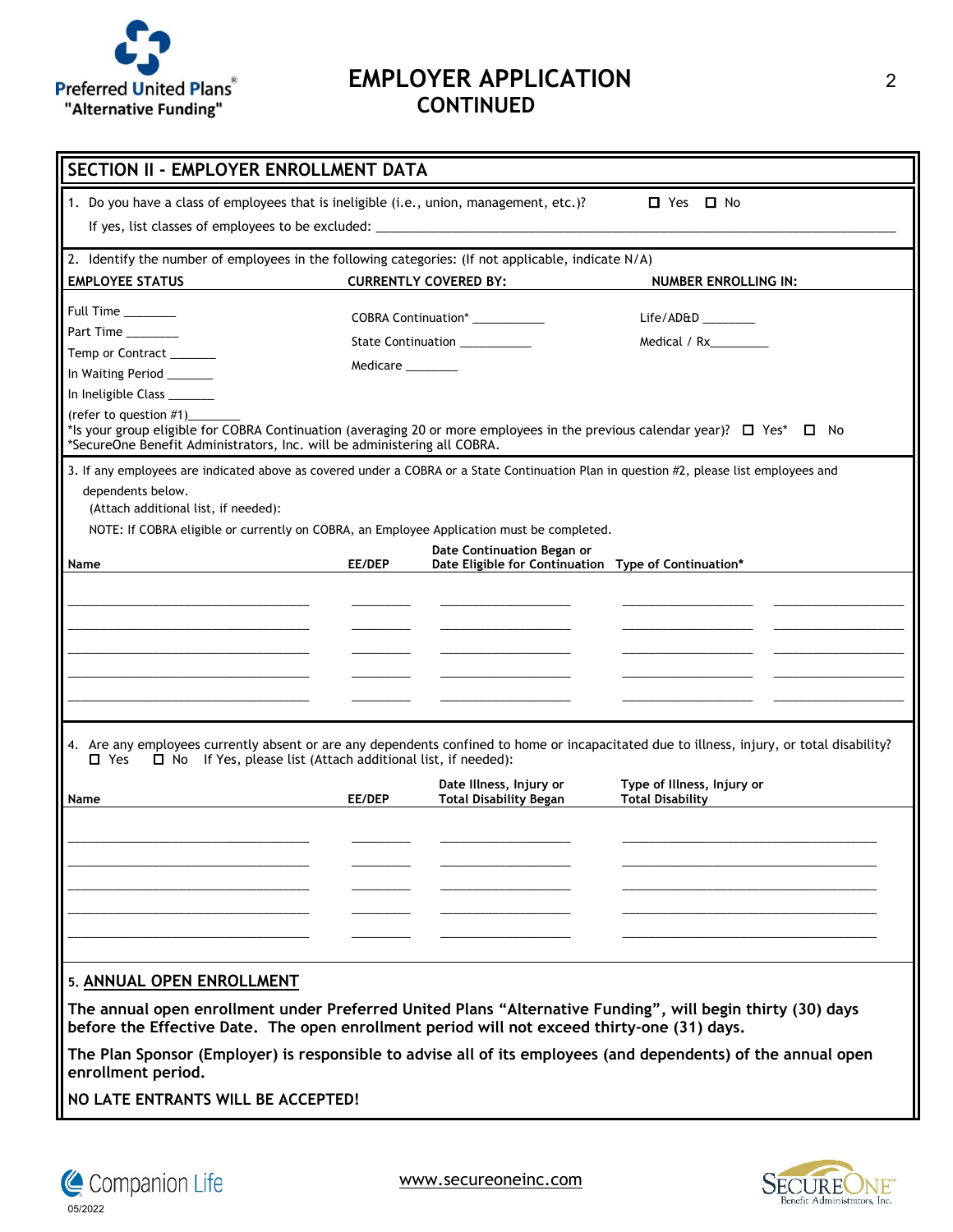

## **EMPLOYER APPLICATION** 3 **CONTINUED**

| ARCHIQUVC I GHAINS<br><b>SECTION III - "Alternative Funding" Plan Design Elections</b>                                                                                                                                                                                                                                                                                                                                                                                                                                                                                                                                                                                                                                                                                                                                              |                                                                                                                                                                                 |                                                                            |                                                                                        |                                                                                                          |                                                                      |                                                    |
|-------------------------------------------------------------------------------------------------------------------------------------------------------------------------------------------------------------------------------------------------------------------------------------------------------------------------------------------------------------------------------------------------------------------------------------------------------------------------------------------------------------------------------------------------------------------------------------------------------------------------------------------------------------------------------------------------------------------------------------------------------------------------------------------------------------------------------------|---------------------------------------------------------------------------------------------------------------------------------------------------------------------------------|----------------------------------------------------------------------------|----------------------------------------------------------------------------------------|----------------------------------------------------------------------------------------------------------|----------------------------------------------------------------------|----------------------------------------------------|
|                                                                                                                                                                                                                                                                                                                                                                                                                                                                                                                                                                                                                                                                                                                                                                                                                                     |                                                                                                                                                                                 |                                                                            |                                                                                        |                                                                                                          |                                                                      |                                                    |
| Please choose the medical plan and deductible options to provide for your employees:<br>MEDICAL PLAN (PPO) - Maximum OOP \$8,700 Single/\$17,400 Family                                                                                                                                                                                                                                                                                                                                                                                                                                                                                                                                                                                                                                                                             |                                                                                                                                                                                 |                                                                            |                                                                                        |                                                                                                          |                                                                      |                                                    |
| 100/70                                                                                                                                                                                                                                                                                                                                                                                                                                                                                                                                                                                                                                                                                                                                                                                                                              | 90/60                                                                                                                                                                           |                                                                            |                                                                                        | 80/50                                                                                                    |                                                                      | 70/50                                              |
| $\Box$ \$2,000<br>$\Box$ \$2,500<br>$\Box$ \$3,000<br>$\Box$ \$4,000<br>$\Box$ \$5,000<br>$\Box$ \$6,000<br>$\square$ \$7,000<br>$\Box$ \$8,000                                                                                                                                                                                                                                                                                                                                                                                                                                                                                                                                                                                                                                                                                     | $\Box$ \$1,000<br>$\Box$ \$2,500<br>$\Box$ \$4,000<br>$\Box$ \$6,000                                                                                                            | $\square$ \$2,000<br>$\square$ \$3,000<br>$\Box$ \$5,000<br>$\Box$ \$7,000 | $\Box$ \$1,000<br>$\Box$ \$2,000<br>$\Box$ \$3,000<br>$\Box$ \$5,000<br>$\Box$ \$7,000 | $\Box$ \$1,500<br>$\Box$ \$2,500<br>$\Box$ \$4,000<br>$\Box$ \$6,000                                     | $\Box$ \$1,000<br>$\Box$ \$2,000<br>$\Box$ \$3,000<br>$\Box$ \$5,000 | $\Box$ \$1,500<br>$\Box$ \$2,500<br>$\Box$ \$4,000 |
|                                                                                                                                                                                                                                                                                                                                                                                                                                                                                                                                                                                                                                                                                                                                                                                                                                     |                                                                                                                                                                                 | <b>ER Copay:</b>                                                           |                                                                                        | $\square$ \$350                                                                                          |                                                                      | $\square$ \$500                                    |
|                                                                                                                                                                                                                                                                                                                                                                                                                                                                                                                                                                                                                                                                                                                                                                                                                                     |                                                                                                                                                                                 |                                                                            |                                                                                        | All PPO Plans have an office visit copay of \$30-Primary Care/\$50 Specialist - Urgent Care Copay - \$75 |                                                                      |                                                    |
| HDHP (HSA) Plan - Maximum OOP \$7,050 Single/\$14,100 Family                                                                                                                                                                                                                                                                                                                                                                                                                                                                                                                                                                                                                                                                                                                                                                        |                                                                                                                                                                                 |                                                                            |                                                                                        |                                                                                                          |                                                                      |                                                    |
|                                                                                                                                                                                                                                                                                                                                                                                                                                                                                                                                                                                                                                                                                                                                                                                                                                     | $\Box$ 100/70                                                                                                                                                                   |                                                                            |                                                                                        |                                                                                                          | $\square$ 80/60                                                      |                                                    |
| $\Box$ \$1,500<br>$\Box$ \$2,000                                                                                                                                                                                                                                                                                                                                                                                                                                                                                                                                                                                                                                                                                                                                                                                                    | $\Box$ \$3,000                                                                                                                                                                  | $\Box$ \$4,000                                                             |                                                                                        | $\Box$ \$1,500                                                                                           | $\square$ \$2,000                                                    | $\square$ \$3,000                                  |
| $\square$ \$5,000<br>$\square$ \$6,000                                                                                                                                                                                                                                                                                                                                                                                                                                                                                                                                                                                                                                                                                                                                                                                              | $\Box$ \$7,000                                                                                                                                                                  | $\square$ \$8,000                                                          |                                                                                        | $\Box$ \$4,000                                                                                           | $\square$ \$5,000                                                    | $\square$ \$6,000                                  |
|                                                                                                                                                                                                                                                                                                                                                                                                                                                                                                                                                                                                                                                                                                                                                                                                                                     |                                                                                                                                                                                 |                                                                            |                                                                                        | *Deductible and Coinsurance SEPARATE In and Out of Network for all plans (PPO & HSA).                    |                                                                      |                                                    |
| Prescription Drug (Rx) Options for PPO Plans (HSA Plans automatically have a \$15/\$40/\$80 copay structure after deductible has been met)<br>-All options have a 25% co-pay for all Level IV drugs limited to \$5,000 per member co-pay per calendar year.                                                                                                                                                                                                                                                                                                                                                                                                                                                                                                                                                                         |                                                                                                                                                                                 |                                                                            |                                                                                        |                                                                                                          |                                                                      |                                                    |
| -Mail order is 2.5X retail co-pay for a 90-day supply.                                                                                                                                                                                                                                                                                                                                                                                                                                                                                                                                                                                                                                                                                                                                                                              |                                                                                                                                                                                 |                                                                            |                                                                                        |                                                                                                          |                                                                      |                                                    |
| □ \$5 Generic/\$25 Preferred Brand/\$50 Non-Preferred Brand                                                                                                                                                                                                                                                                                                                                                                                                                                                                                                                                                                                                                                                                                                                                                                         |                                                                                                                                                                                 |                                                                            |                                                                                        | □ \$15 Generic/\$40 Preferred Brand/\$80 Non-Preferred Brand                                             |                                                                      |                                                    |
|                                                                                                                                                                                                                                                                                                                                                                                                                                                                                                                                                                                                                                                                                                                                                                                                                                     |                                                                                                                                                                                 |                                                                            |                                                                                        | □ \$20 Generic/\$60 Preferred Brand/\$100 Non-Preferred Brand                                            |                                                                      |                                                    |
| LIFE INSURANCE, DEPENDENT LIFE AND AD&D BENEFITS                                                                                                                                                                                                                                                                                                                                                                                                                                                                                                                                                                                                                                                                                                                                                                                    |                                                                                                                                                                                 |                                                                            |                                                                                        |                                                                                                          |                                                                      |                                                    |
| Please indicate the Life Insurance benefit amount. $\square$ Minimum \$15,000 $\square$ Other<br>Do you wish to provide Dependent Life Insurance? (\$7,500 Spouse, \$2,000 Child 6 months and older, \$100 Child 14 days-6 mo.) □ Yes □ No<br>Note: Guaranteed issue amounts vary by size of group. Standard ADEA age reduction starting at age 70 applies.<br>COBRA - SecureOne Benefit Administrators, Inc. will be administering the COBRA at no cost.                                                                                                                                                                                                                                                                                                                                                                           |                                                                                                                                                                                 |                                                                            |                                                                                        |                                                                                                          |                                                                      |                                                    |
| Upon election of COBRA, SecureOne Benefit Administrators, Inc. will keep the additional 2% surcharge applied to the participant's premium.                                                                                                                                                                                                                                                                                                                                                                                                                                                                                                                                                                                                                                                                                          |                                                                                                                                                                                 |                                                                            |                                                                                        |                                                                                                          |                                                                      |                                                    |
| "ALTERNATIVE FUNDING" REQUIREMENT/INFORMATION FROM EMPLOYER                                                                                                                                                                                                                                                                                                                                                                                                                                                                                                                                                                                                                                                                                                                                                                         |                                                                                                                                                                                 |                                                                            |                                                                                        |                                                                                                          |                                                                      |                                                    |
| The following materials must be completed and submitted to avoid delays in final underwriting:                                                                                                                                                                                                                                                                                                                                                                                                                                                                                                                                                                                                                                                                                                                                      |                                                                                                                                                                                 |                                                                            |                                                                                        |                                                                                                          |                                                                      |                                                    |
| □ Employee Health Risk Assessment Applications*                                                                                                                                                                                                                                                                                                                                                                                                                                                                                                                                                                                                                                                                                                                                                                                     |                                                                                                                                                                                 |                                                                            |                                                                                        | $\square$ Complete written description of HRA plan (if applicable)                                       |                                                                      |                                                    |
| $\square$ Copy of Current Plan Design                                                                                                                                                                                                                                                                                                                                                                                                                                                                                                                                                                                                                                                                                                                                                                                               |                                                                                                                                                                                 |                                                                            |                                                                                        | $\Box$ Copy of Employer's Most Recent Wage & Tax Report                                                  |                                                                      |                                                    |
| $\Box$ Copy of Current Billing Statement                                                                                                                                                                                                                                                                                                                                                                                                                                                                                                                                                                                                                                                                                                                                                                                            |                                                                                                                                                                                 |                                                                            |                                                                                        | $\Box$ Binder Check for First Month's Fee \$                                                             |                                                                      |                                                    |
|                                                                                                                                                                                                                                                                                                                                                                                                                                                                                                                                                                                                                                                                                                                                                                                                                                     | (Payable to Preferred United Plans®)<br>$\Box$ Copy of Renewal Notification with Rates from Current Carrier<br>$\square$ Employer must pay a minimum 40% of employee only cost, |                                                                            |                                                                                        |                                                                                                          |                                                                      |                                                    |
| ALL INFORMATION MUST BE FURNISHED FOR A COMPLETE EVALUATION<br>*Employees in their waiting periods must be included and/or complete the appropriate Employee Health Risk Assessment Application.                                                                                                                                                                                                                                                                                                                                                                                                                                                                                                                                                                                                                                    |                                                                                                                                                                                 |                                                                            |                                                                                        |                                                                                                          |                                                                      |                                                    |
| FUND REQUIREMENTS (VERY IMPORTANT)!<br>Preferred United Plans® "Alternative Funding" is a self-insured program being administered by SecureOne Benefit Administrators, Inc. with<br>aggregate stop-loss coverage by Companion Life Insurance Company. We require prompt and full payment based upon our billing.<br>SecureOne Benefit Administrators, Inc, will bill the Employer (Plan Sponsor) electronically on the 15 <sup>th</sup> of each month for the next month's fee<br>requirements. The money is due on the first day of the month. SecureOne Benefit Administrators, Inc. will require payment by ACH or wire<br>transfer. Should requested fee not be in by the first day of the month, all claims, eligibility, and Rx will be placed on hold or terminated.                                                         |                                                                                                                                                                                 |                                                                            |                                                                                        |                                                                                                          |                                                                      |                                                    |
| Should providers and employees call for verification, eligibility, or status, they will be informed of lack of payment by the employer.<br>If by the 10th of the month, monies are not received, the plan will be terminated. At any time during a month, should the employer's (plan<br>sponsor) claims exceed the monthly "claim factors", the aggregate stop-loss carrier (Companion Life Insurance Company Life) is 100%<br>responsible for the funding of those qualified claims.                                                                                                                                                                                                                                                                                                                                              |                                                                                                                                                                                 |                                                                            |                                                                                        |                                                                                                          |                                                                      |                                                    |
| Should the Employer (Contract Holder) terminate the contract prior to the contract end, the Employer (contract holder) remain liable for the<br>minimum aggregate deductible and minimum aggregate premium as delivered in the contract schedule. The Employer (Contract Holder) shall<br>pay Companion Life Insurance Company (the Company) the lessor of a) the minimum annual aggregate deductible and premium set forth in the<br>contracts schedule less the cumulative total premium and aggregate claims paid to date by the Employer (Contract Holder) or b) the<br>cumulative total outstanding accommodations paid by Companion Life Insurance Company (the Company). The employer will be 100%<br>responsible for any outstanding claims funding should they not fulfill their obligations and terminate the plan early. |                                                                                                                                                                                 |                                                                            |                                                                                        |                                                                                                          |                                                                      |                                                    |
| Should the Employer (Plan Sponsor) terminate the Service Agreement contract with SecureOne Benefit Administrators, Inc. prior to the<br>contract end, the Employer (Plan Sponsor) will remain liable for all Administrative Fees up to the term of the contract. Should the Employer<br>(Plan Sponsor) want to be reinstated, a \$1,000 reinstatement fee is required, and the group must go through the new business process again.                                                                                                                                                                                                                                                                                                                                                                                                |                                                                                                                                                                                 |                                                                            |                                                                                        |                                                                                                          |                                                                      |                                                    |



Companion Life

05/2022

www.secureoneinc.com